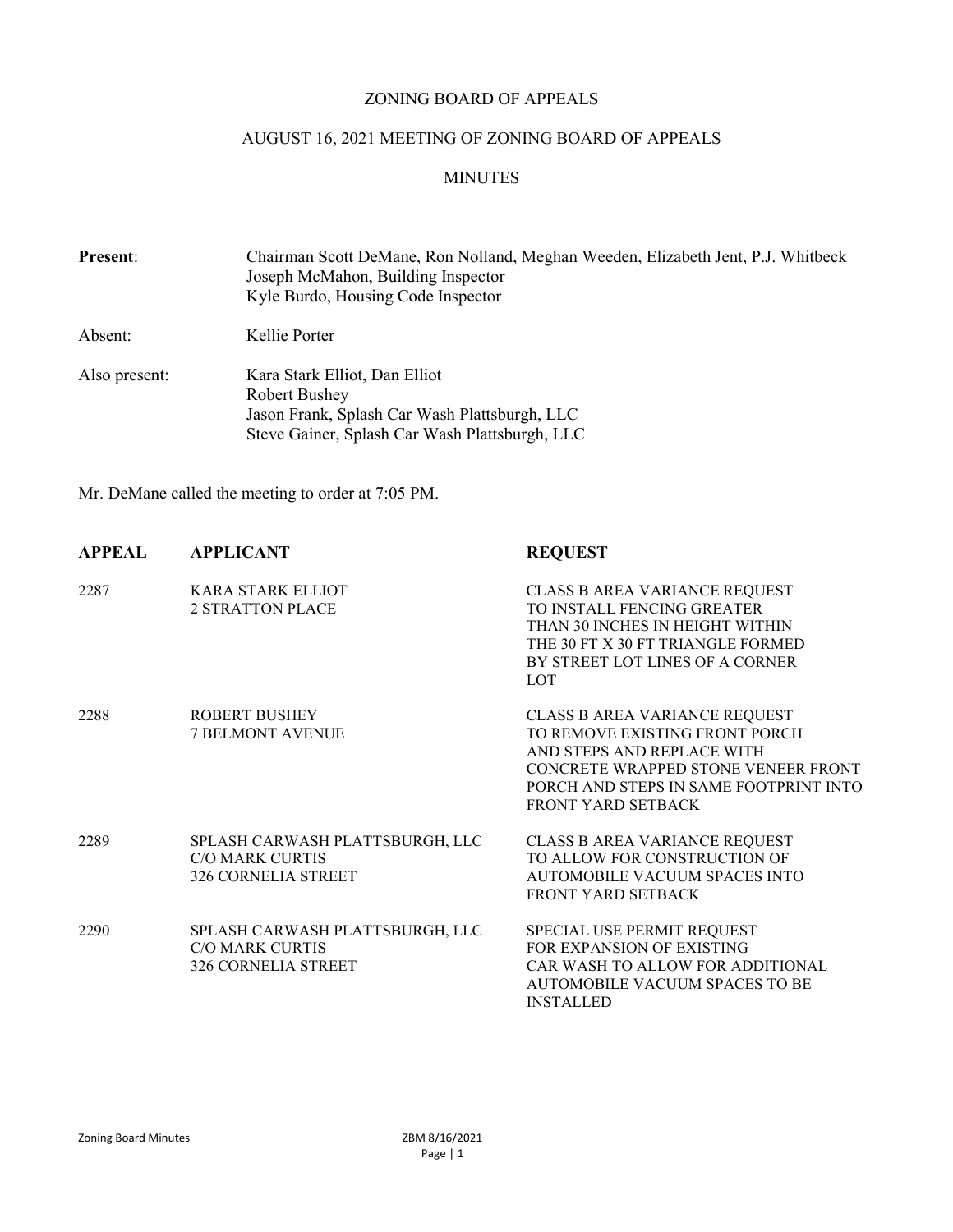The agenda will be heard in the following order: Appeal 2287 Appeal 2288 Appeal 2289 Appeal 2290

The first item heard is appeal #2287, Kara Stark Elliot, 2 Stratton Place, Class B Area Variance request to install fencing greater than 30 inches in height within the 30 ft x 30 ft triangle formed by street lot lines of a corner lot.

#### Discussion:

- Board and applicant discussion of proposed 4 foot high fence installation.
- Fencing replacing hedges which have been removed.
- Fencing will be aluminum and similar in character to neighboring property.

Public Comment: None

MOTION:

#### By: M. Weeden, seconded by E. Jent

### AFTER REVIEW OF PART 1 OF THE SHORT ENVIRONMENTAL ASSESSMENT FORM, THE CHAIR MAY CHECK NO OR SMALL IMPAT MAY OCCUR FOR ITEMS 1-11 AND ON PART 2 OF THE FORM CHECK BOX INDICATING THAT THE PROPOSED ACTION WILL NOT RESULT IN ANY ADVERSE ENVIRONMENTAL IMPACT AND SIGN.

## ALL IN FAVOR: 5

#### OPPOSED: 0

## MOTION PASSED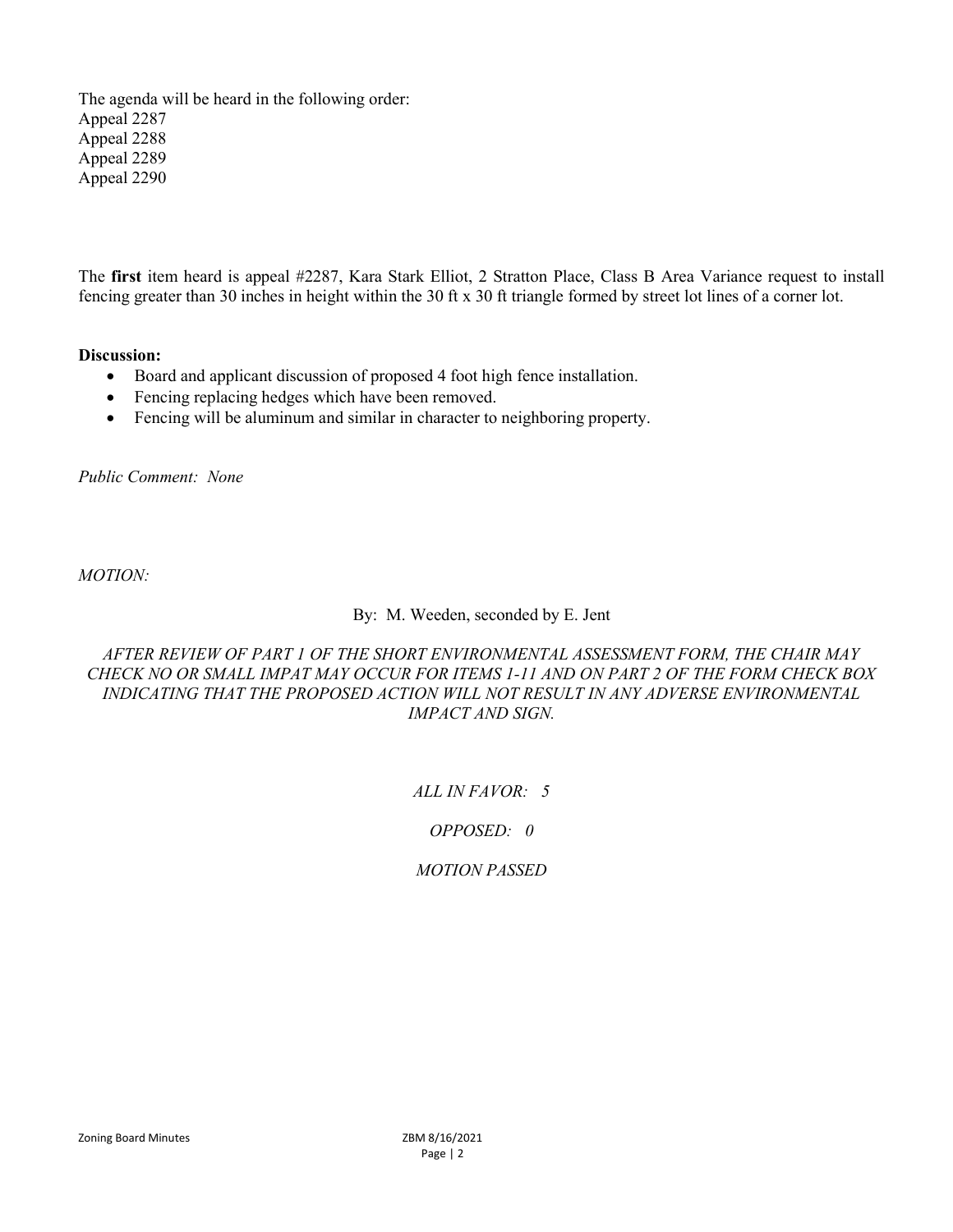MOTION:

### By: R. Nolland, seconded by M. Weeden

### IN REGARD TO APPEAL #2287, MOTION TO ALLOW THE INSTALLATION OF A 4 FOOT FENCE PROTRUCING INTO THE 30 X 30 FOOT CORNER TRIANGLE ON A CORNER LOT WITH 2 FRONT YARDS IN A STYLE SIMILAR TO AND WITH THE SAME VISIBILITY AS THE FENCE ACROSS THE STREET AT THE HOSPITAL, ALLOWING FENCING TO EXEED THE HEIGHT ALLOWED IN THE 30 X 30 FOOT TRIANGLE.

## ALL IN  $FAVOR \cdot 5$

## OPPOSED: 0

## MOTION PASSED

The second item heard is appeal #2288, Robert Bushey, 7 Belmont Avenue, Class B Area Variance request to remove existing front porch and replace with concrete wrapped stone veneer front porch and steps in same footprint, into front yard setback.

#### Discussion:

- Board and applicant discussion of proposed porch replacement plan.
- Variance was obtained in 2006 to expand the front porch.

Public Comment: None.

MOTION:

By: E. Jent, seconded by: M. Weeden

## AFTER REVIEW OF THE SHORT ENVIRONMENTAL ASSESSMENT FORM, MOTION THAT THE BOARD CHAIR CHECK NO OR SMALL IMPACT ON QUESTIONS 1-11 AND SIGN.

# ALL IN FAVOR: 5

## OPPOSED: 0

## MOTION PASSED

Zoning Board Minutes ZBM 8/16/2021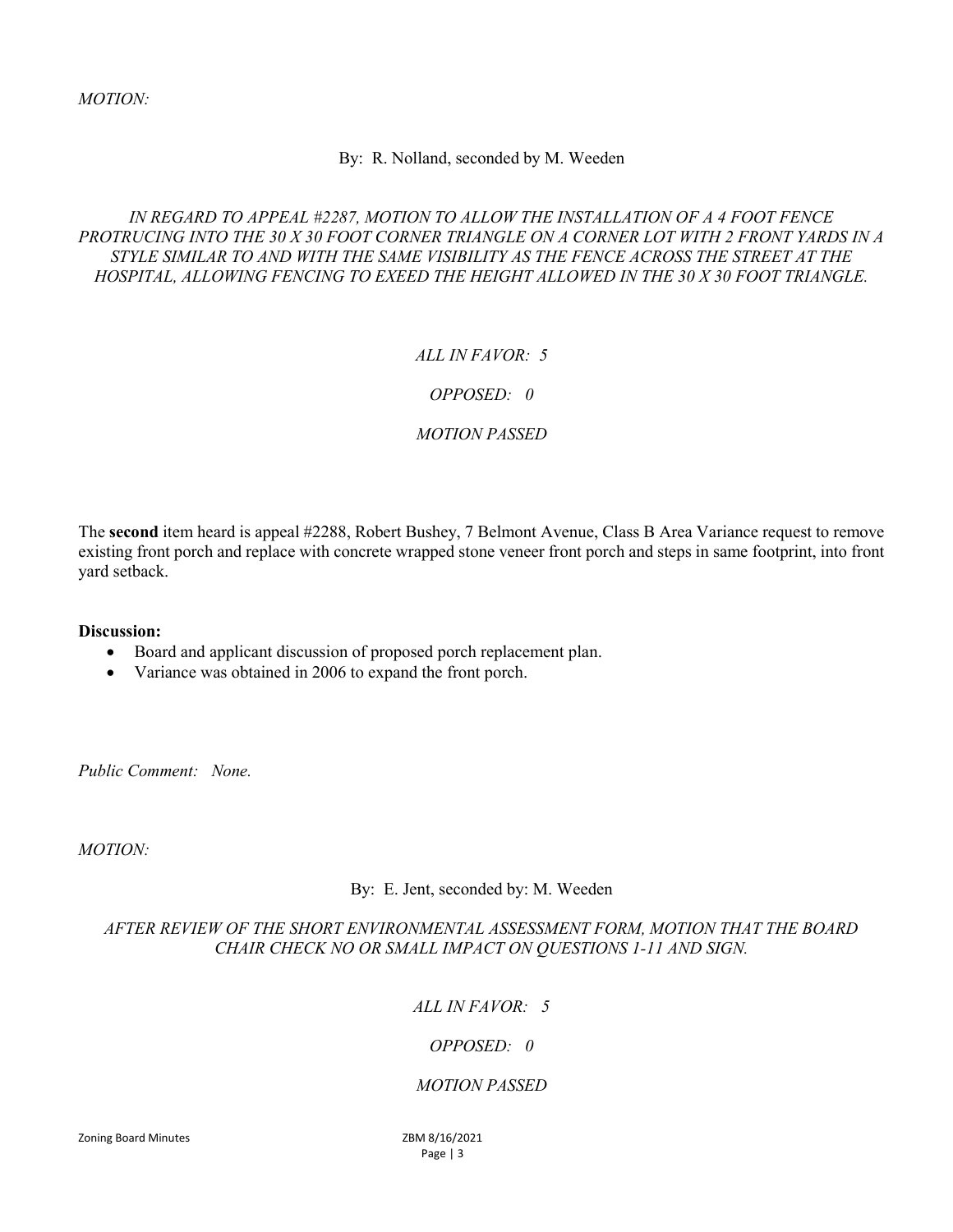### MOTION:

### By: M. Weeden, seconded by: E. Jent

### FOR APPEAL #2288, ROBERT BUSHEY AT 7 BELMONT AVENUE, MOTION TO APPROVE REMOVAL OF EXISTING COMPOSITE PORCH AND STEPS AND INSTALLATION OF CONCRETE PORCH AND STEPS WRAPPED IN STONE VENEER IN THE SAME FOOTPRINT AS THE EXISTING PORCH.

## ALL IN  $FAVOR \cdot 5$

## OPPOSED: 0

## MOTION PASSED

The third item heard is appeal #2289, Splash Car Wash Plattsburgh, LLC, 326 Cornelia Street, Class B Area Variance request to allow for construction of automobile vacuum spaces into front yard setback.

#### Discussion:

- Board and applicant discussion of proposed plan.
- Vacuum stations within 40 foot front yard setback on Cornelia Street side of property.
- Clinton County Planning Board denial decision and comments, Zoning Board supermajority vote required to pass motion.

Applicant elected to withdraw the Class B Area Variance request to construct vacuum spaces within 40 foot front yard setback.

The fourth item heard is appeal #2290, Splash Car Wash Plattsburgh, LLC, Special Use Permit request for expansion of existing car wash to allow for additional automobile vacuum spaces to be installed.

#### Discussion:

- Board and applicant discussion of:
	- o Proposed site plan.
	- o Proposed expansion plan.
	- o Clinton County Planning Board denial decision and comments, Zoning Board supermajority vote required to pass motion.
	- o Removal of hair salon business, leaving carwash business the only business on property.
	- o Proposed stacking, new exits, traffic flow concerns.
	- o Shared private access road for overflow situations.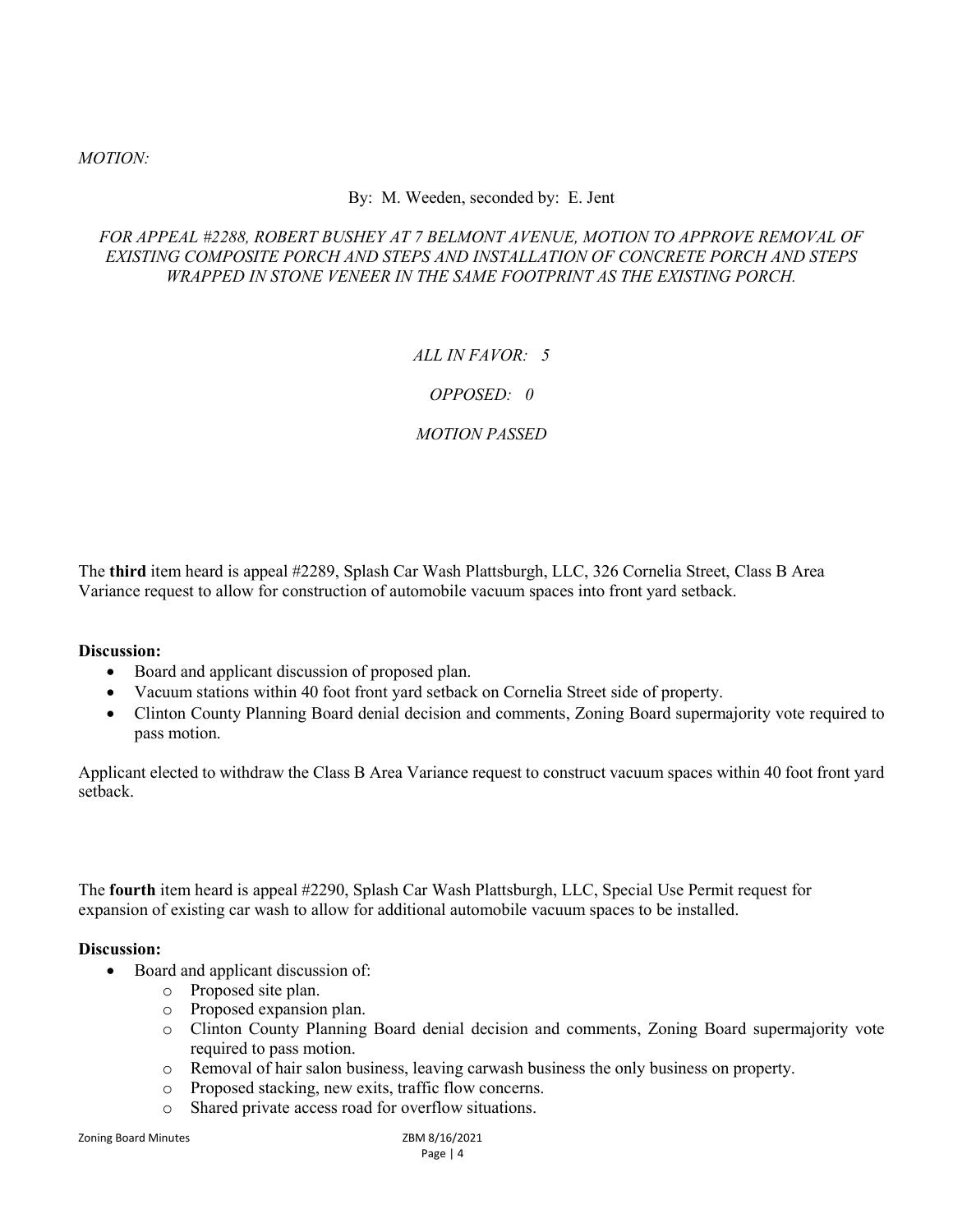- o Noise decibel levels with addition of multiple vacuum stations.
- o Modifying plan to remove vacuum stations within the 40 foot front yard setback.

Public Comment: None.

MOTION:

#### By: M. Weeden, seconded by: E. Jent

### AFTER REVIEW OF THE FULL ENVIRONMENTAL ASSESSMENT FORM WE FIND THE PROPOSED ACTION WILL NOT RESULT IN ANY SIGNIFICANT ADVERSE ENVIRONMENTAL IMPACT.

## ALL IN FAVOR: 5

### OPPOSED: 0

### MOTION PASSED

MOTION:

By: M. Weeden, seconded by: E. Jent

### IN REGARD TO APPEAL #2290, SPLASH CAR WASH PLATTSBURGH, LLC, MOTION TO APPROVE THE SPECIAL USE PERMIT REQUEST FOR THE EXPANSION OF EXISTING CARWASH TO ALLOW ADDITIONAL AUTOMOBILE VACUUM SPACES TO BE INSTALLED WITH THE ELIMINATION OF ANY STRUCTURES WITHIN THE 40 FOOT FRONT YARD SETBACK.

## ALL IN FAVOR: 5

## OPPOSED: 0

#### MOTION PASSED